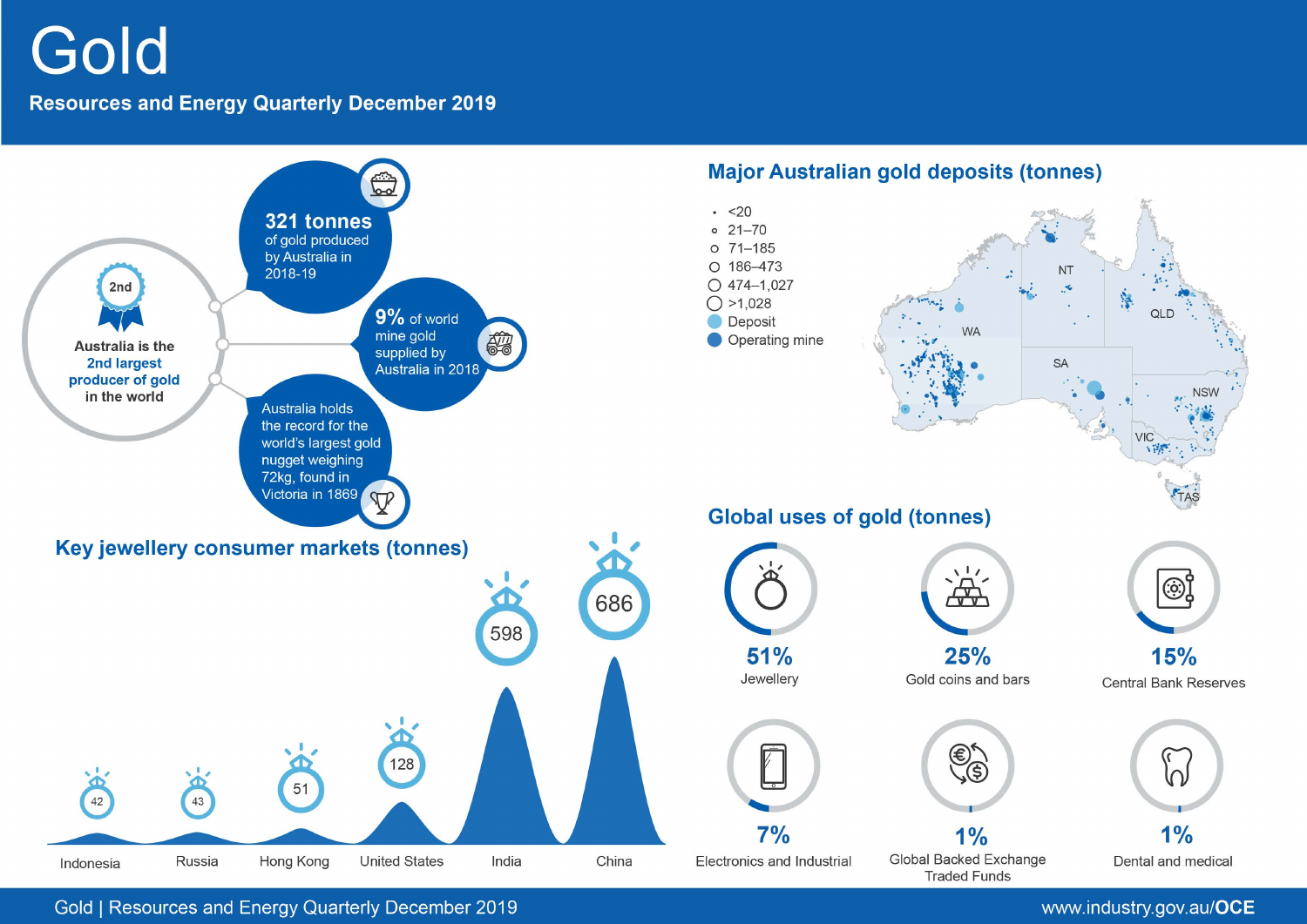# **10.1 Market summary**

- Australian dollar gold prices are forecast to rise to a record annual average high of A\$2,040 an ounce in 2020, due to the global economic slowdown, political uncertainty in the United States, and geopolitical risks in the Middle East.
- Australia's gold exports are forecast to reach a record high of \$28 billion in 2019–20, reflecting high gold prices and a forecast rise in export volumes to 403 tonnes.
- A partial US-China trade agreement could restore confidence and potentially restrain further upward movement in gold prices.

# **10.2 Prices**

#### Australian gold prices fell from record highs in September 2019

The London Bullion Market Association (LBMA) gold price averaged US\$1,488 an ounce in the December quarter — a 4.5 per cent fall from its six-year high of US1,558 an ounce on 4 September 2019. Positive expectations for US-China trade negotiations triggered a flow of funds out of gold into equities and other riskier assets. With the Australian dollar largely steady against the US dollar, the lower US dollar gold price has pushed the Australian dollar gold price lower — down about A\$100 an ounce on the record of 3 September 2019 — averaging A\$2,186 an ounce in the December quarter 2019.

2019 has seen multi-year highs for the US dollar gold price and record highs for the Australian dollar gold price. The US dollar gold price is expected to finish the year on a positive note, as markets respond to the global economic slowdown and geopolitical uncertainties: problems in the Middle East and North Korea, and the civil unrest in Hong Kong. Reflecting these issues, the US gold price is estimated to increase by 9.9 per cent in 2019, averaging US\$1,395 an ounce, with the Australian gold price estimated to rise by 17 per cent in 2019, averaging A\$1,980 an ounce (Figure 10.1).



Source: LBMA (2019) Gold price PM and Australian gold price AM; Department of Industry, Innovation and Science (2019)

#### Gold is forecast to perform well in 2020 and 2021

With gold benefitting from higher demand as a safe haven asset, gold prices are expected to lift to an average US\$1,474 an ounce in 2020, before falling to an average US\$1,450 an ounce in 2021. The Australian gold price is forecast to average A\$2,040 an ounce in 2020, before falling to an average of A\$1,960 an ounce in 2021.

### **10.3 Consumption**

#### World gold consumption increased modestly in the September quarter

World gold consumption rose by 2.4 per cent year-on-year to 1,108 tonnes in the September quarter 2019, propelled by inflows into gold-backed exchange traded funds (ETFs). Escalating US-China trade tensions during the September quarter, the shifting stance of the US Federal Reserve which cut official interest rates three times in 2019 (July, September and October) — and slowing global economic growth, all trigged heightened interest in gold from institutional investors. Gold-backed ETF holdings rose by 347 per cent year-on-year to 258 tonnes in the September quarter.

### **Figure 10.1: US and Australian dollar gold prices, annual average**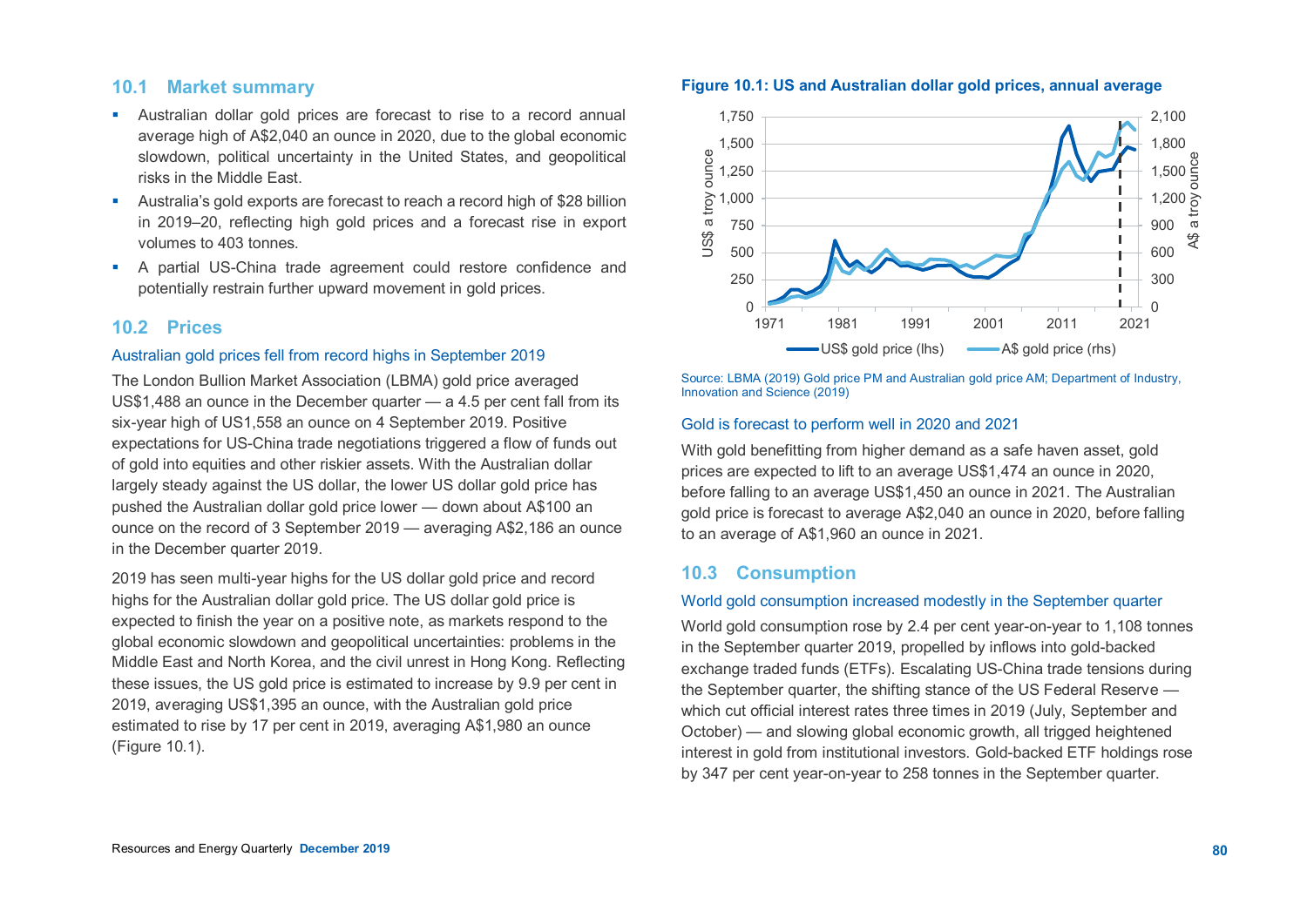High US dollar gold prices — reaching a six-year high of US\$1,558 an ounce on 4 September 2019 — and softer economic growth had adverse impacts on physical gold consumption. Demand for jewellery dropped by 16 per cent year-on-year to 461 tonnes in the September quarter. Jewellery consumption in China and India — the world's two largest jewellery consuming nations — fell by 12 and 32 per cent year-on-year to 156 and 102 tonnes, respectively, as consumers reacted to higher gold prices and as economic growth in those two nations hit multi-year lows.

#### **Figure 10.2: World gold consumption by type, annual**



#### Source: World Gold Council (2019); Department of Industry, Innovation and Science (2019)

Central banks and other institutions (the official sector) continued to purchase gold, but in smaller quantities. In the September quarter, net official sector buying fell by 38 per cent year-on-year to 156 tonnes.

Retail gold investment (bars and coins) decreased by 50 per cent in the September quarter to 150 tonnes, as retail gold investors opted to reduce gold purchases and sell gold at high prices to maximise profits.

As 2019 comes to an end, the outlook for global gold consumption remains positive, driven by strong jewellery demand and retail investment. An expected pull-back of the US dollar gold price — falling further below US\$1,500 a troy ounce — is likely to attract jewellery consumers and retail investors back to the gold markets. Central bank buying is expected to reach a record high of over 700 tonnes in 2019. The People's Bank of China bought at least 10 tonnes of gold a month for ten consecutive months between December 2018 and September 2019. Holdings of goldbacked ETFs are expected to rise by the most in three years in 2019, at over 400 tonnes. As a result, world gold consumption is estimated to grow by 3.6 per cent in 2019, to 4,555 tonnes (Figure 10.2).

#### World consumption to rise in 2020 and 2021

World gold consumption is forecast to grow by 1.3 per cent in 2020 and by 3.1 per cent in 2021, reaching 4,760 tonnes in 2021 (Figure 10.2). Growth is expected to be driven by retail investment, jewellery demand and central bank gold buying.

Retail investment is expected to drive up global gold demand. Retail investment is forecast to rise by 20 per cent in 2020, and by a further 3.0 per cent (to 1,196 tonnes) in 2021. This strong growth in retail investment reflects political uncertainty in the US — impeachment proceedings against the US President — and geopolitical tensions in the Middle East. Also, a correction in global equity markets could potentially result in a flow of funds into gold.

Jewellery demand is forecast to rise by 9.1 per cent (to 2,332 tonnes) in 2020, and by a further 4.6 per cent (to 2,440 tonnes) in 2021, driven by jewellery consumption in India — the world's second largest gold jewellery consumer. Economic growth, ongoing urbanisation, rising incomes and improved consumer sentiment, are all expected to contribute to higher jewellery demand in India. In addition, compulsory branding by Indian jewellery retailers in 2020 will provide Indian consumers with greater confidence and potentially support higher demand for gold.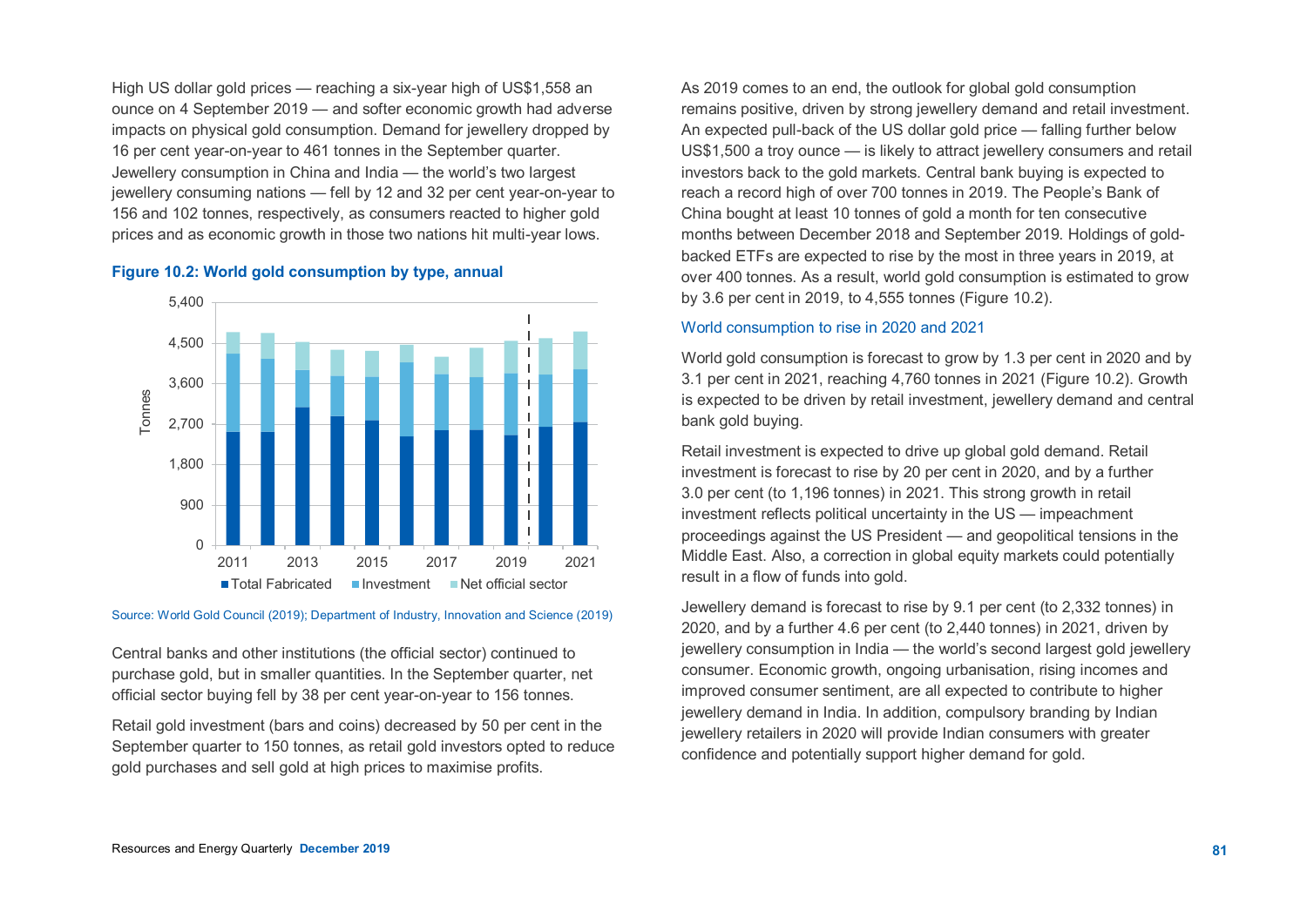Demand from China — the world's largest jewellery consumer — is expected to remain strong, supported by safe haven demand and anticipated monetary and fiscal stimuli by the Chinese government. However, Chinese consumers are highly sensitive to price increases, so the rise in jewellery demand is expected to be more modest.

Jewellery demand from the US — the world's third largest jewellery consumer — is expected to grow modestly, as US jewellery consumers adjust to high US dollar gold prices.

In Europe, a recovery in consumer confidence in some large nations — as indicated by improvements in household's future financial situation and major purchases intentions in France — in 2019 is expected to continue over the outlook period, and provide some support for jewellery demand.

Central bank gold buying is forecast to increase by 8.1 per cent a year over the next two years, reaching 840 tonnes by 2021 (Figure 10.3). Official sector purchases reflect a record low interest rate environment and a desire to diversify central bank reserves.

#### **Figure 10.3: Net official sector consumption and gold prices**



Source: World Gold Council (2019); Department of Industry, Innovation and Science (2019)

### **10.4 Production**

#### World gold supply increased in the September quarter 2019

World gold supply rose by 3.8 per cent year-on-year in the September quarter 2019 to 1,222 tonnes, driven by an 11 per cent rise in gold scrap. Higher gold prices encouraged consumers to sell gold back to recyclers. China was the main driver of the growth, as low cost and convenient online gold recycling platforms boosted gold buy-back activities.

Gold mine production fell by 0.6 per cent in the September quarter to 878 tonnes, as several projects in major gold producing countries recorded lower output. Output decreased from the Cadia, Telfer, Boddington, Tanami and Super Pit gold mines in Australia (for reasons discussed in *Section 10.5 Australia*). The shift of Indonesia's Grasberg gold mine operations from open cut to underground has also reduced production volumes. Production at Newmont's Penasquito mine in Mexico declined by 16 per cent in the September quarter to 1.8 tonnes, due to an 80-day blockade by local residents, landowners and truck drivers.

World gold supply is estimated to grow by 3.1 per cent in 2019 to 4,801 tonnes, driven by rising scrap supply (up 7.5 per cent year-on-year).

#### World gold supply expected to rise over the outlook period

World gold supply is forecast to increase at an annual rate of 1.4 per cent in 2020 and 2021, reaching 4,936 tonnes in 2021 (Figure 10.4). Supply growth is expected to be driven by stronger mine and scrap output.

Global mine production is forecast to increase by 2.0 per cent (to 3,568 tonnes) in 2020 and by 1.6 per cent (to 3,625 tonnes) in 2021. An expected upward movement in gold prices in 2020 — in both US dollar and other major currencies — and solid project pipelines in Australia, Russia and Canada — are all likely to drive higher global gold mine output, with miners focusing on expansions and extending mine life.

In the latter part of the outlook period, Grasberg — the world's largest gold mine, located in Indonesia — is expected to ramp-up its underground production. China's gold output is expected to be more stable, as Chinese gold miners adapt to stricter environmental regulations. In Africa, Ghana's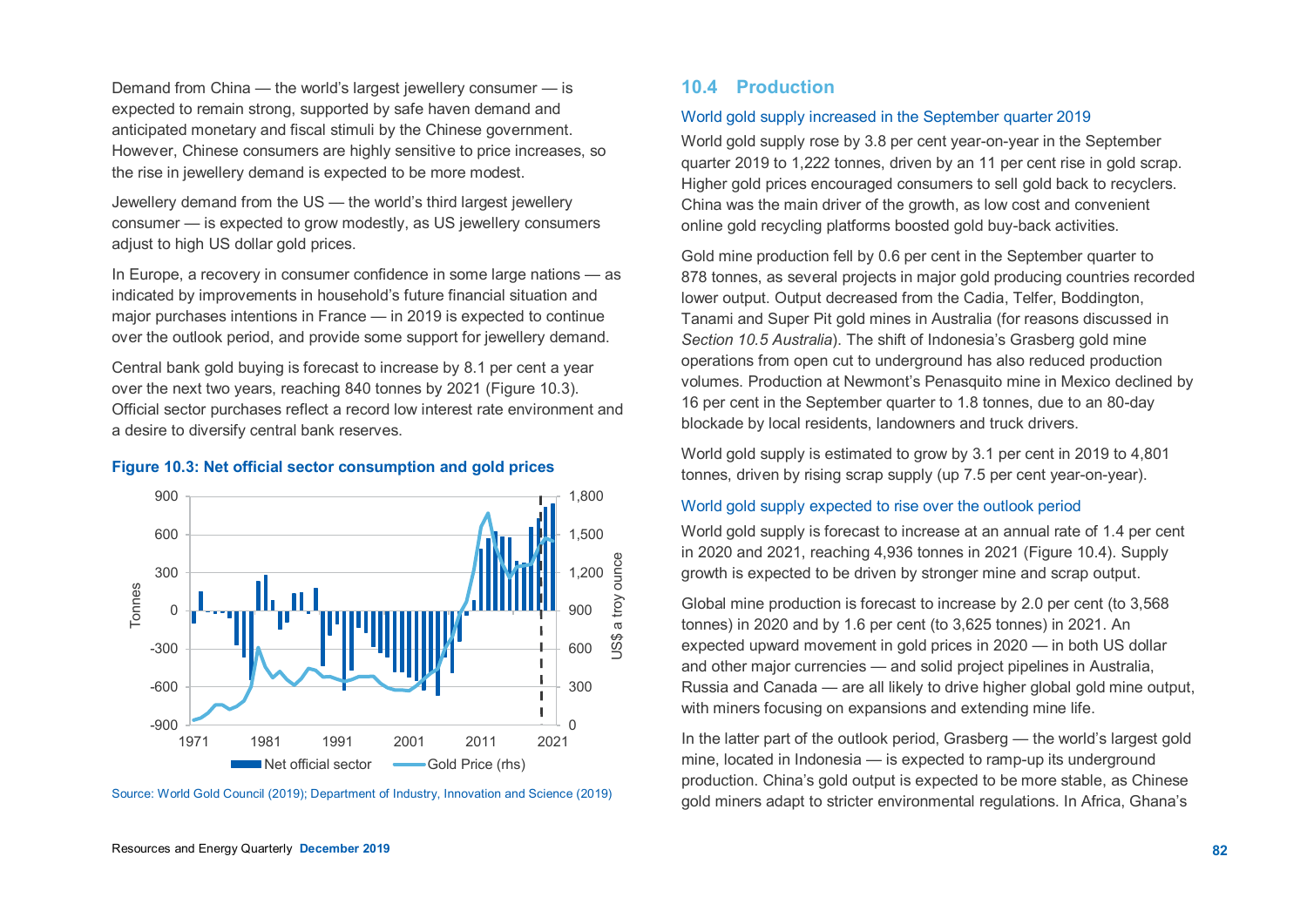gold mine production is forecast to rise at an average annual rate of 2.8 per cent over the next two years, to 122 tonnes in 2021, which would see Ghana overtake South Africa as Africa's largest gold producing nation.

#### **Figure 10.4: World gold production**



Source: World Gold Council (2019) Supply Trends; Department of Industry, Innovation and Science (2019)

Gold scrap supply is forecast to rise at an average annual rate of 1.5 per cent over the next two years, to 1,293 tonnes in 2021, as high gold prices — both in US dollar and local currency terms — encourage gold selling in major jewellery consuming markets such as China and India.

#### **10.5 Australia**

#### Australian gold mine production decreased in the September quarter 2019

Australia's gold mine production fell by 2.6 per cent year-on-year in the September quarter 2019, to 78 tonnes, due to lower output in some large gold mines. Production at Newcrest's Cadia Valley in NSW and Telfer in WA decreased by 20 and 25 per cent year-on-year in the September quarter, to 5.3 and 2.5 tonnes respectively, due to planned maintenance shutdowns and lower ore grades. Production at Newmont's Boddington and Tanami mines in Western Australia decreased by 11 and 7.3 per cent year-on-year in the September quarter, to 5.2 and 3.5 tonnes, respectively, due to lower ore grades. Production at Newmont and Barrick joint venture Super Pit in Western Australia fell by 23 per cent year-on-year to 3.6 tonnes, due to lower ore grades.

#### Australian gold mine output forecast to grow in the short term

Australia's gold mine production is forecast to grow by 4.9 per cent in 2019–20, to 337 tonnes, and then by a further 2.7 per cent to 346 tonnes in 2020–21 (Figure 10.5). Regis Resources' McPhillamys mine in NSW, with annual capacity of 6.2 tonnes, is expected to commence production in early 2021. Capricorn Metals' Karlawinda gold mine project in Western Australia (annual production of 4.0 tonnes) is expected to be commissioned in March 2021.

The risk to this assessment is the impact of drought and water restrictions on production at some gold mines in NSW. Aurelia Metals' three tonnes per year Peak gold mine and two tonnes per year Hera gold mine, are likely to face water supply issues in early 2020. Evolution Mining's eight tonnes per year Cowal gold mine and Newcrest's 23 tonnes per year Cadia gold mine may also face water-related production cuts by mid-2020 should the drought continue.

#### **Figure 10.5: Australia's gold production**



Source: Department of Industry, Innovation and Science (2019)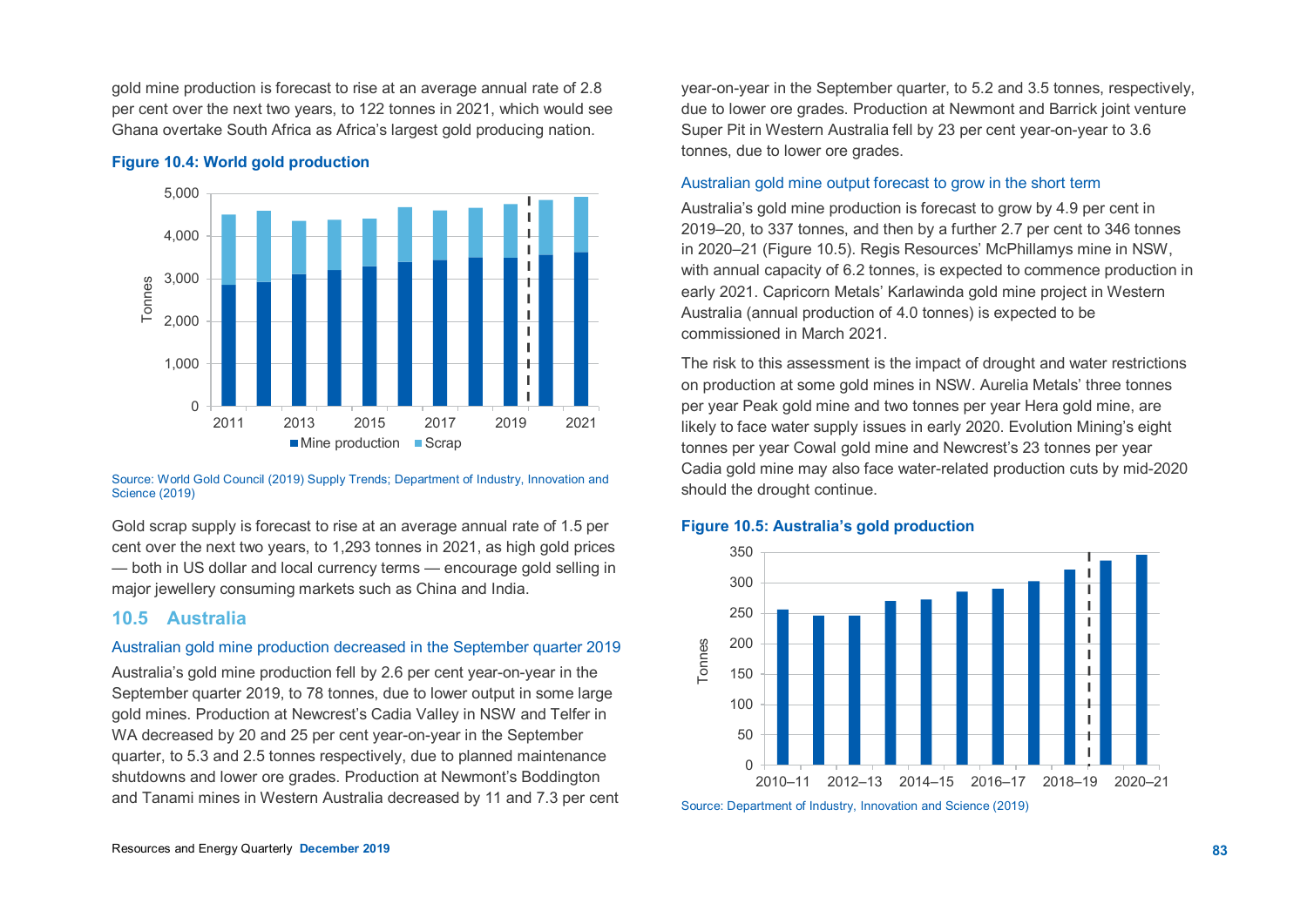#### Resources and Energy Quarterly **December 2019 84**

#### Australian gold exports rose strongly in the September quarter 2019

Australia's gold exports increased by 48 per cent year-on-year to \$7.3 billion in the September quarter 2019, driven by the higher gold price (up 22 per cent year-on-year) and increased export volumes (up 20 per cent year-on-year). Exports to the United Kingdom rose by 1,384 per cent yearon-year to \$5.3 billion, fuelled by fund flows into Exchange Traded Funds and strong safe haven demand for bullion.

Australian gold exports to Hong Kong were \$553 million in the September quarter, a decreased of 66 per cent year-on-year. Exports to China also fell sharply, down by 45 per cent year-on-year (Figure 10.6). Rising local currency gold prices may have had a negative effect on gold buying in the region.

#### **Figure 10.6: Value of Australia's gold exports to the United Kingdom, China and Hong Kong**



Source: ABS (2019) International Trade, Catalogue 5464

#### Gold exports to reach record high in 2019–20

Australia's gold export earnings are forecast to overtake thermal coal as the fourth largest export commodity in 2019–20 and 2020–21. Export earnings are forecast to increase by 49 per cent in 2019–20 to \$28 billion — a record — driven by higher gold prices and higher export volumes (Figure 10.7). Australia's gold export earnings are forecast to fall by 7.0 per cent in 2020–21 to \$26 billion, as the Australian dollar recovers against the US dollar.

#### **Figure 10.7: Australia's gold exports**



Source: ABS (2019) International Trade, 5464; Department of Industry, Innovation and Science (2019)

#### Gold exploration expenditure rose strongly in the September quarter 2019

Australia's gold exploration expenditure rose by 16 per cent year-on-year in the September quarter 2019, to \$278 million, incentivised by higher Australian dollar gold prices.

Western Australia remained the centre of gold exploration activity in Australia, accounting for 68 per cent (or \$190 million) of total gold exploration expenditure (Figure 10.8).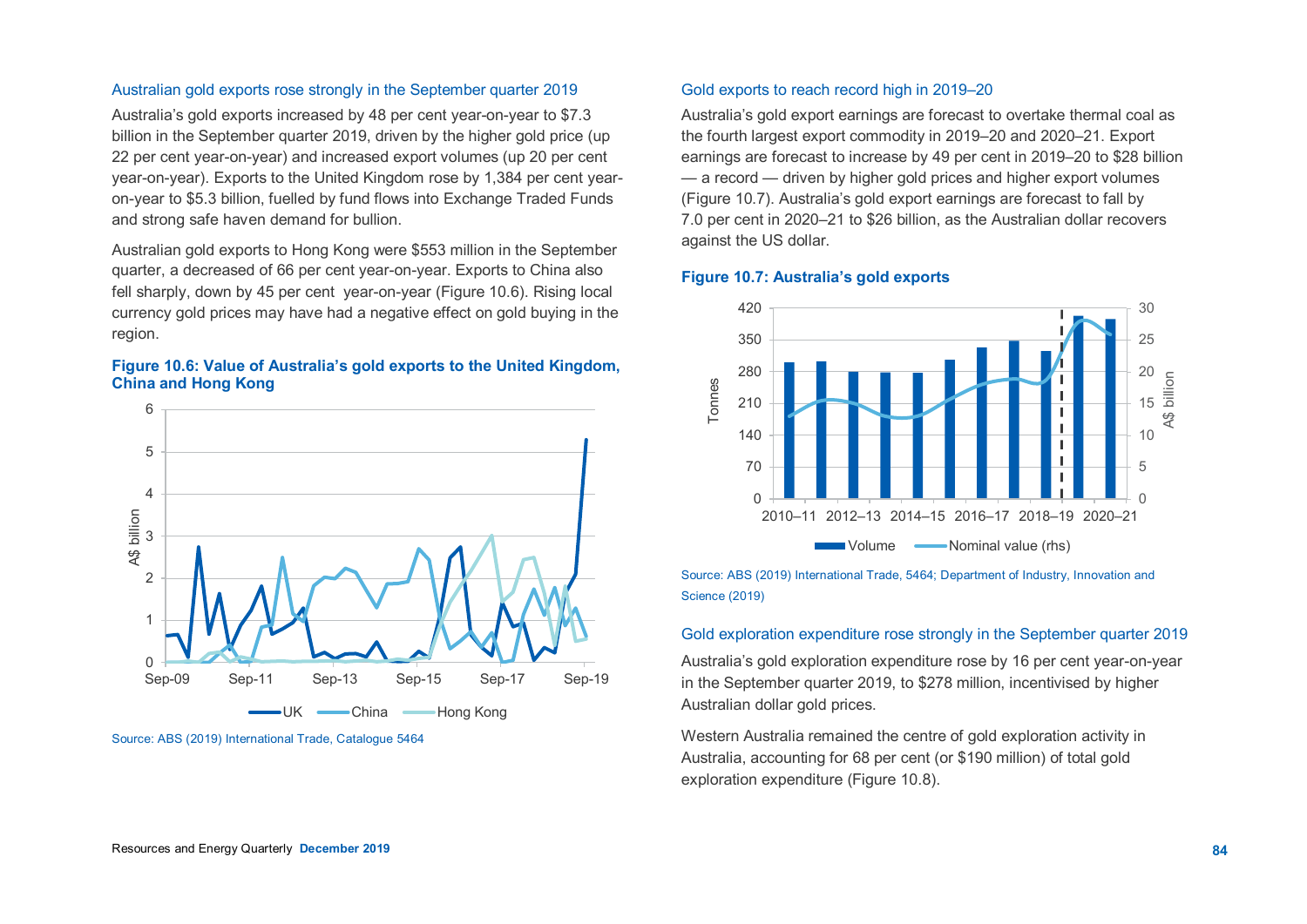#### **Figure 10.8: Australia's gold exploration expenditure**



Source: ABS (2018) Mineral and Petroleum Exploration (cat. no. 8412.0)

#### Revisions to the outlook

The outlook for Australia's gold export volumes in 2019–20 and 2020–21 has been revised up by 9.5 per cent (or 35 tonnes) and 5.6 per cent (or 21 tonnes), respectively, from the September 2019 *Resources and Energy Quarterly*, reflecting a very strong rise in exports (up 20 per cent year-onyear) in the September quarter.

Accordingly, the outlook for Australia's gold export earnings in 2019–20 and 2020–21 has been revised up by 11 per cent (or \$2.8 billion) and 8.2 per cent (or \$2.0 billion), respectively, from the September 2019 *Resources and Energy Quarterly*. Higher export volumes account for the forecast gain.